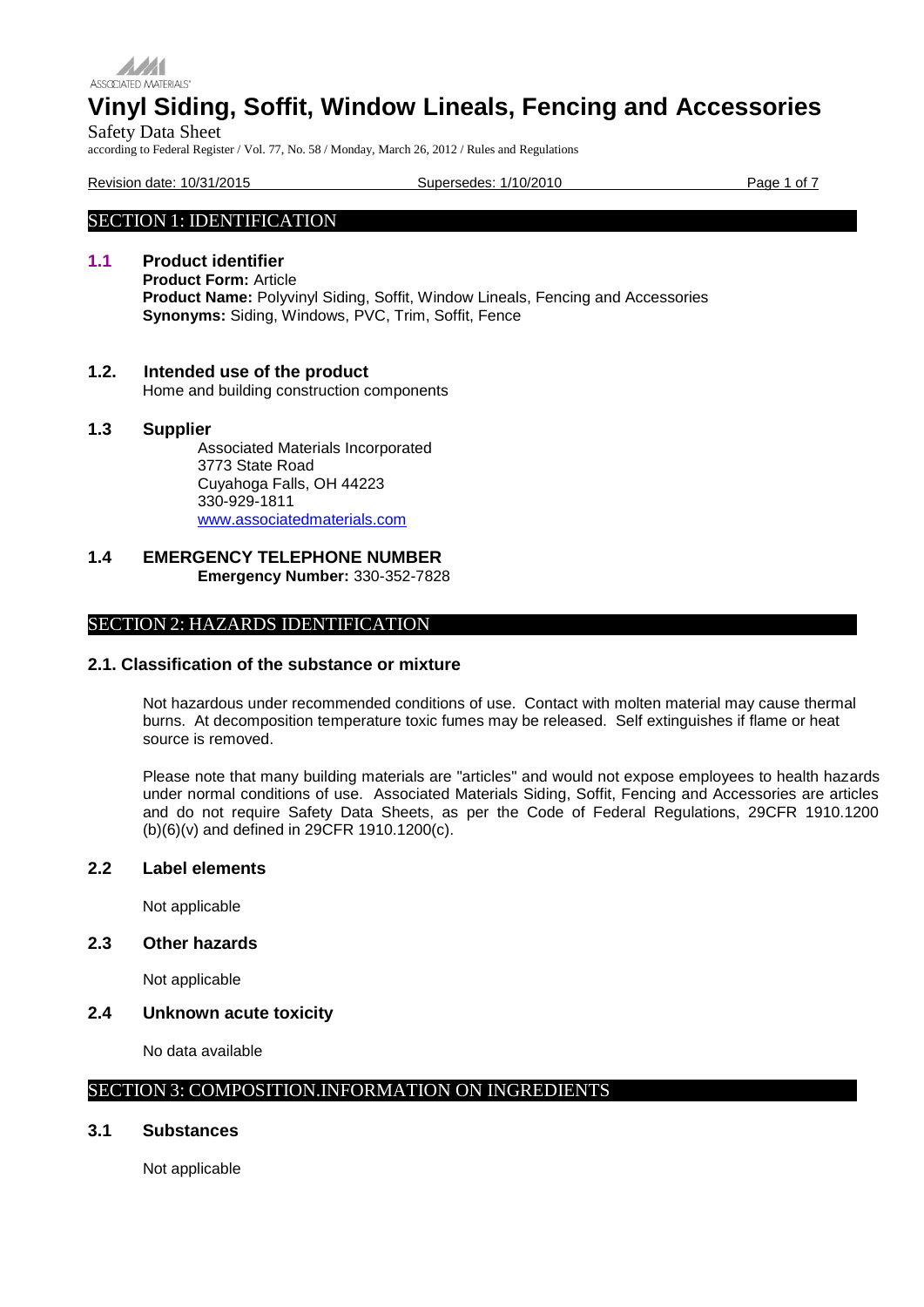

# **Vinyl Siding, Soffit, Window Lineals, Fencing and Accessories** Safety Data Sheet

according to Federal Register / Vol. 77, No. 58 / Monday, March 26, 2012 / Rules and Regulations

| Revision date: 10/31/2015 | Supersedes: 1/10/2010 | Page 2 of |
|---------------------------|-----------------------|-----------|
|                           |                       |           |

# **3.1 Article (not a mixture)**

#### **3.1.1 Description of the mixture:**

Solid, Vinyl Panels, Vinyl Posts, Window Frames and Sash, Various Colors, Plastic

# **3.1.2 Hazardous ingredients**

| <b>Name</b>                                                        | <b>Product Identifier</b> | <b>Concentration %</b> | <b>GHS-US</b>         |
|--------------------------------------------------------------------|---------------------------|------------------------|-----------------------|
|                                                                    |                           |                        | <b>Classification</b> |
| Vinyl Siding, Sffit, Window<br>Linials, Fencing and<br>Accessories | Not Applicable (Article)  | 100%                   | Not Classified        |

# SECTION 4: FIRST AID MEASURES

#### **4.1 Description of first aid measures**

None expected under normal conditions of use.

# **4.1.1 Following inhalation:**

Not applicable

# **4.1.4 Following skin contact (dust):**

Wash exposed skin with soap and water. If irritation develops or persists, contact a physician.

#### **4.1.2 Following eye contact (dust):**

Do not rub or scratch the eyes. Dust particles may scratch the eyes. Flush eyes with large amounts of water for 5-15 minutes. If irritation persists, contact a physician.

#### **4.1.5 Following ingestion:**

Ingestion may be harmful or have adverse health effects.

#### SECTION 5: FIRE FIGHTING MEASURES

# **5.1 Extinguishing media:**

Use dry chemical, water spray, fog, carbon dioxide or foam.

# **5.2 Special hazards arising from the substance or mixture**

The decomposition products from these materials are those that would be expected from any halogen containing organic material and originate from the burning of the polymer. These products may include carbon dioxide, carbon monoxide, chlorine, hydrochloric acid, phosgene and other toxic products.

# **5.3 Advice for fire-fighters**

Firefighters should wear full-face, self contained breathing apparatus and impervious protective clothing. Firefighters should avoid inhaling any combustion products.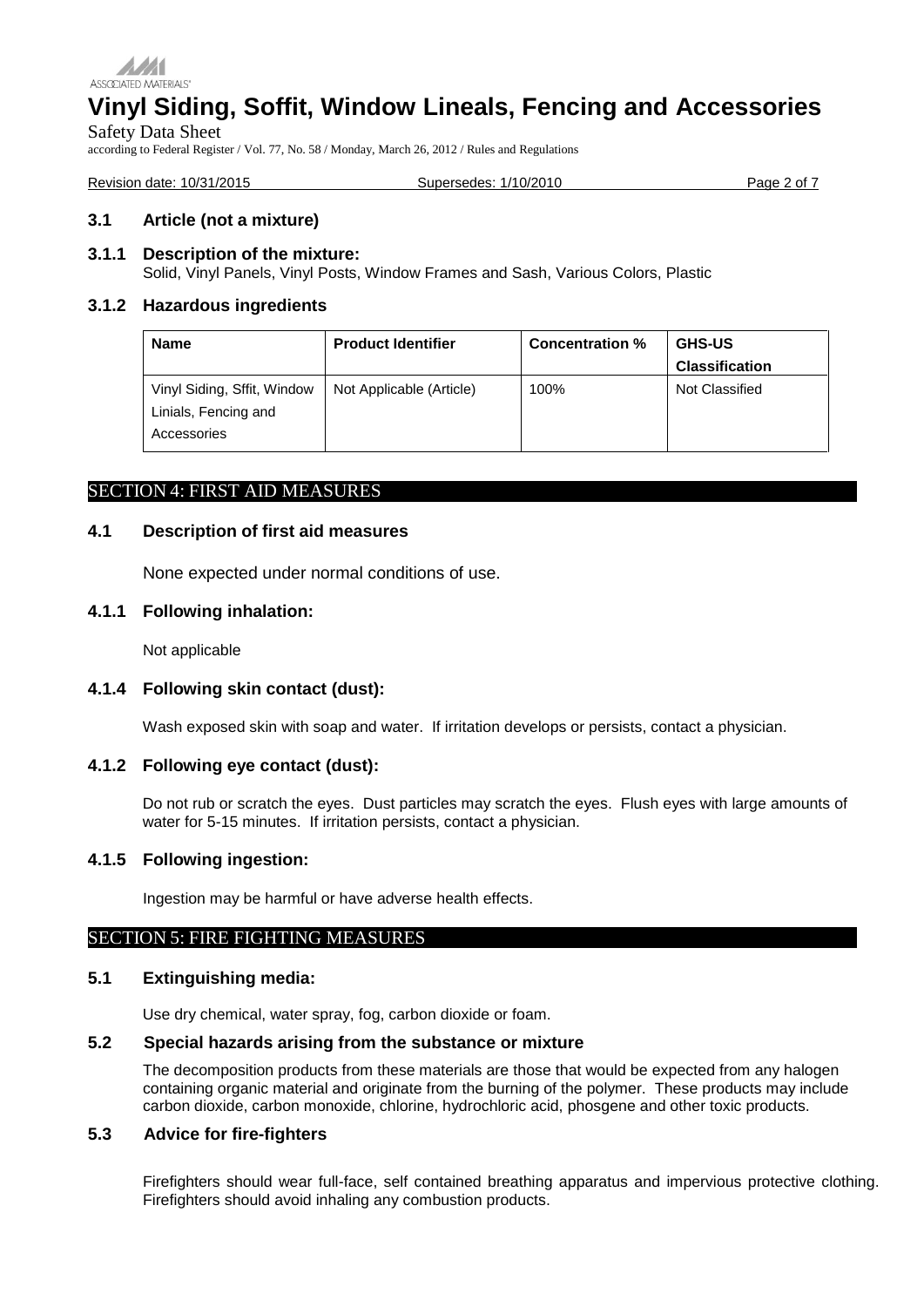

Safety Data Sheet

according to Federal Register / Vol. 77, No. 58 / Monday, March 26, 2012 / Rules and Regulations

Revision date: 10/31/2015 Supersedes: 1/10/2010 Page 3 of 7

# SECTION 6: ACCIDENTAL RELEASE MEASURES

# **6.1 Personal precautions, protective equipment and emergency procedures**

(Dust) – Wear ANSI Z87.1 safety glasses with side shields or safety goggles to prevent dust from entering eyes.

#### **6.1 Environmental precautions:**

Dust should not be allowed to enter public waters.

# **6.2 Methods and material for containment and cleaning up**

Spilled materials may be picked up or discarded. Vacuuming or wet methods preferred if dust is present.

#### **6.3.1 For containment:**

None necessary

# SECTION 7: HANDLING AND STORAGE

# **7.1 Precautions for safe handling**

Product is stable at room temperatures. Edges can be sharp so wear cut resistant gloves when handling where applicable.

# **7.2 Conditions for safe storage, including any incompatibilities**

Store at room temperature and avoid exposure to high heat sources.

#### **Packaging materials:**

Cardboard, shrink wrap

# **7.3 Specific end uses:**

Home and building construction components

#### SECTION 8: EXPOSURE CONTROLS / PERSONAL PROTECTION

#### **8.1 Control parameters**

Not necessary under normal conditions of use.

# **8.1.1 Occupational exposure limits:**

| Limit value type | Substance name         | Occupational exposure limit value         |
|------------------|------------------------|-------------------------------------------|
| <b>OSHA PEL</b>  | Inert or Nuisance Dust | 5 mg/m3 respirable<br>15 mg/m3 total dust |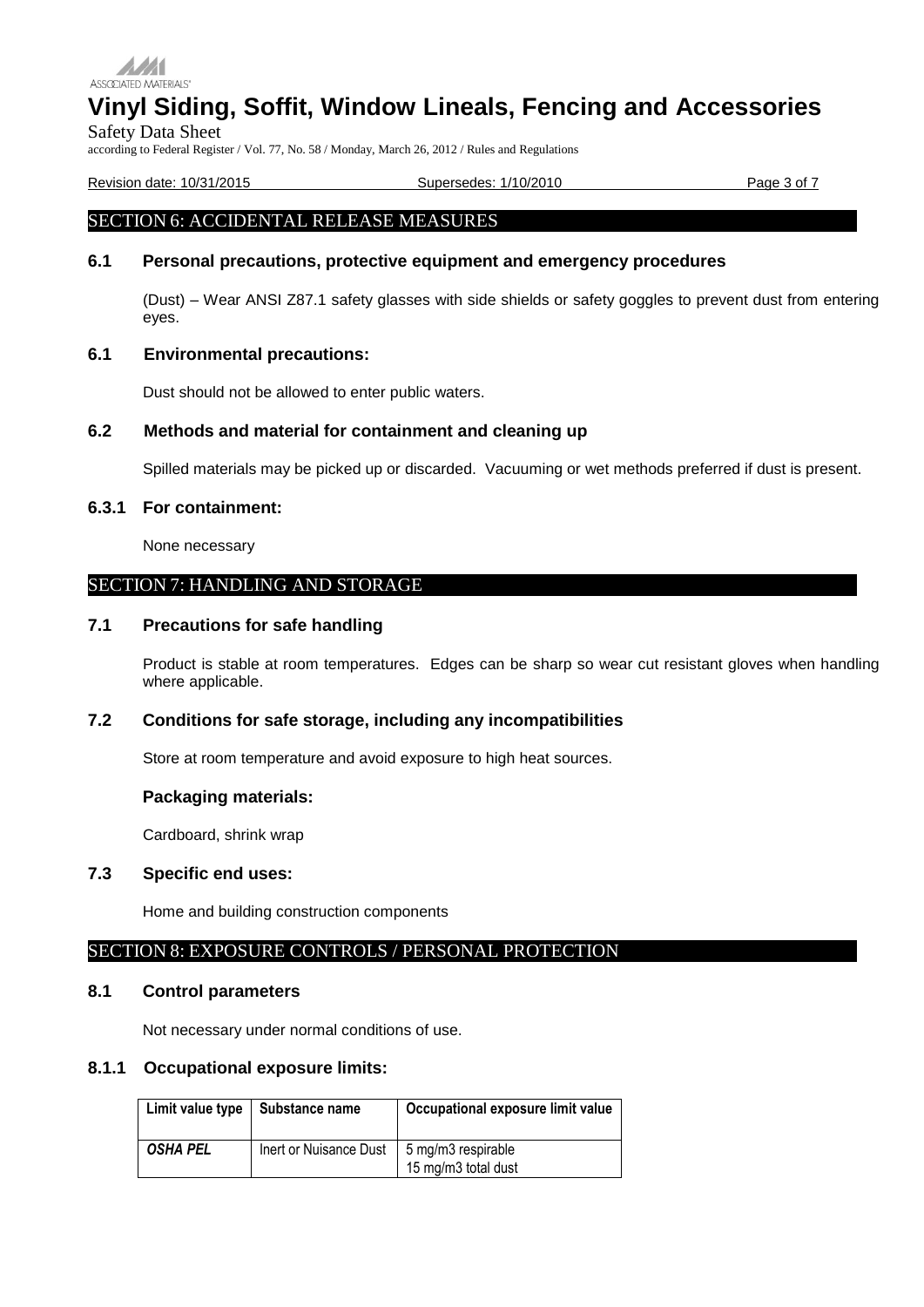

# **Vinyl Siding, Soffit, Window Lineals, Fencing and Accessories** Safety Data Sheet

according to Federal Register / Vol. 77, No. 58 / Monday, March 26, 2012 / Rules and Regulations

Revision date: 10/31/2015 Supersedes: 1/10/2010 Page 4 of 7

# **8.2 Exposure controls**

# **8.2.2 Personal protective equipment:**



# **8.2.2.1Eye / Face protection:**

ANSI Z87.1 safety glasses or safety goggles

# **8.2.2.2Skin protection:**

Under normal conditions use of this product has not been shown to cause skin irritation. To reduce the risk of skin irritation or laceration from a sharp edge during construction activity, cut resistant work gloves are recommended.

# **8.2.2.3 Respiratory protection:**

Normal conditions of use – N/A 5 mg/m3 respirable dust - N95 dust mask 15 mg/m3 total dust - Supplied Air

#### **8.2.3 Environmental exposure controls:**

Ensure that all local, providential and federal laws are followed.

# SECTION 9: PHYSICAL AND CHEMICAL PROPERTIES

# **9.1 Information on basic physical and chemical properties**

| Appearance:                    | Various colors of vinyl | Odor:                             | Negligible     |
|--------------------------------|-------------------------|-----------------------------------|----------------|
| <b>Physical State:</b>         | Solid                   | ph:                               | Not Applicable |
| Vapor Pressure:                | Not Applicable          | <b>Vapor Density:</b>             | Not Applicable |
| <b>Boiling Point:</b>          | Not Applicable          | <b>Melting Point:</b>             | Not Applicable |
| Solubility:                    | Not Soluble             | <b>Specific Gravity:</b>          | 1.37-1.47      |
| <b>Flash Point:</b>            | Not Available           | Flash Point Method: Not Available |                |
| <b>Flammability:</b>           | Not Available           | <b>Burning Rate:</b>              | Not Available  |
| Auto Ignition Temp.: PVC 730 F |                         |                                   |                |

# **9.2 Other information:**

No additional information available.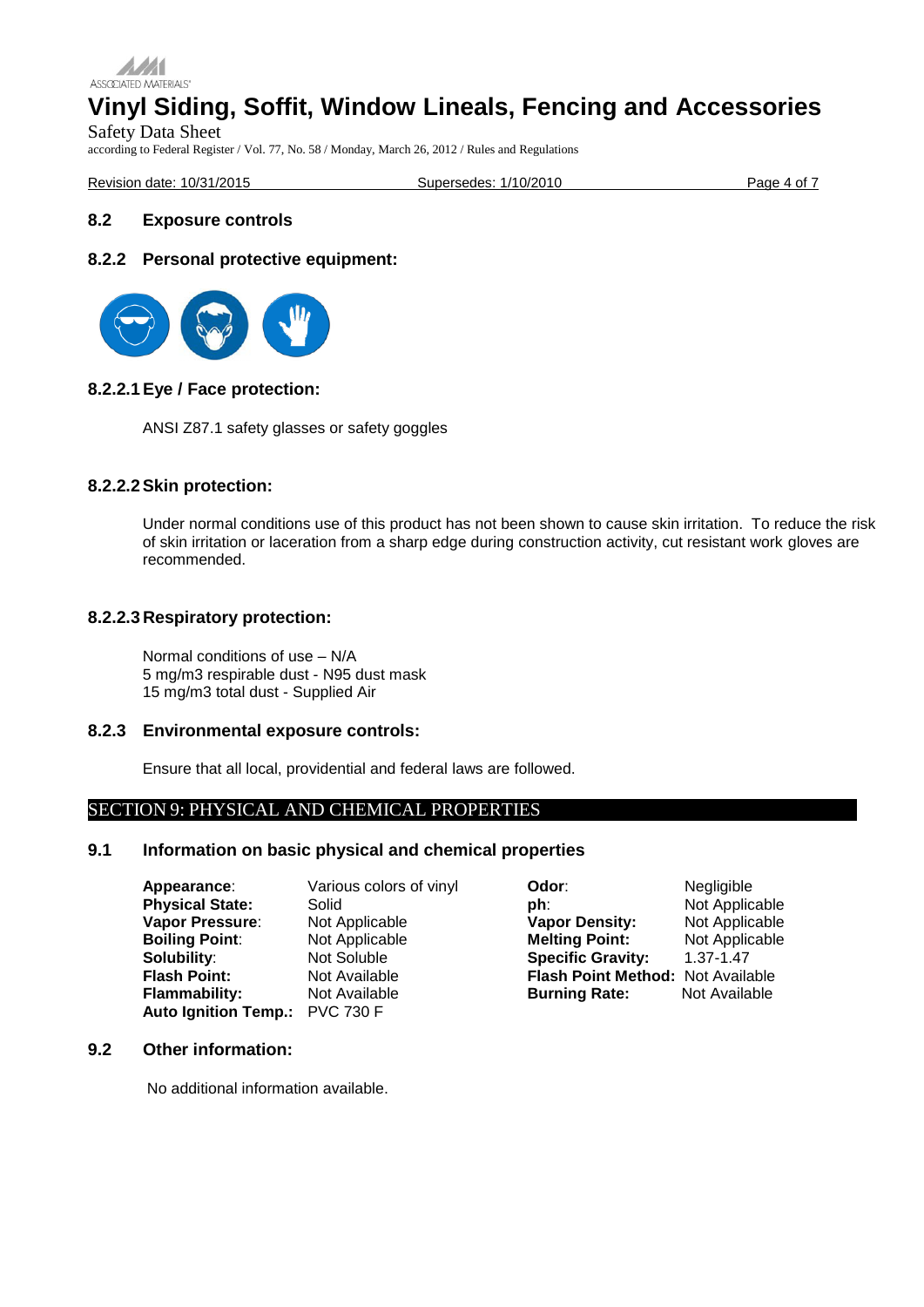

Safety Data Sheet according to Federal Register / Vol. 77, No. 58 / Monday, March 26, 2012 / Rules and Regulations

Revision date: 10/31/2015 Supersedes: 1/10/2010 Page 5 of 7

# SECTION 10: STABILITY AND REACTIVITY

# **10.1 Reactivity**

Stable and inert

# **10.2 Chemical stability**

Stable and inert

# **10.3 Possibility of hazardous reactions**

Hazardous polymerization will not occur.

#### **10.4 Conditions to avoid:**

Avoid high heat sources.

# **10.5 Incompatible materials:**

Hydrocarbon solvents such as ketones, aromatic hydrocarbons and halogenated organic solvents can soften/dissolve these products.

# **10.6 Hazardous decomposition products:**

Carbon monoxide, carbon dioxide, hydrochloric acid, phosgene. Smoke and other combustion products of an organic should be anticipated.

# SECTION 11: TOXICOLOGICAL INFORMATION

#### **11.1 Information on toxicological effects**

#### **11.1.2 Article (not a mixture)**

**Acute toxicity:**

Not classified

**Irritation:**

Not classified

**Corrosivity:**

Not classified

# **Sensitisation:**

No information available for this product.

#### **Repeated dose toxicity:**

No chronic health effects are expected from the normal use of this product.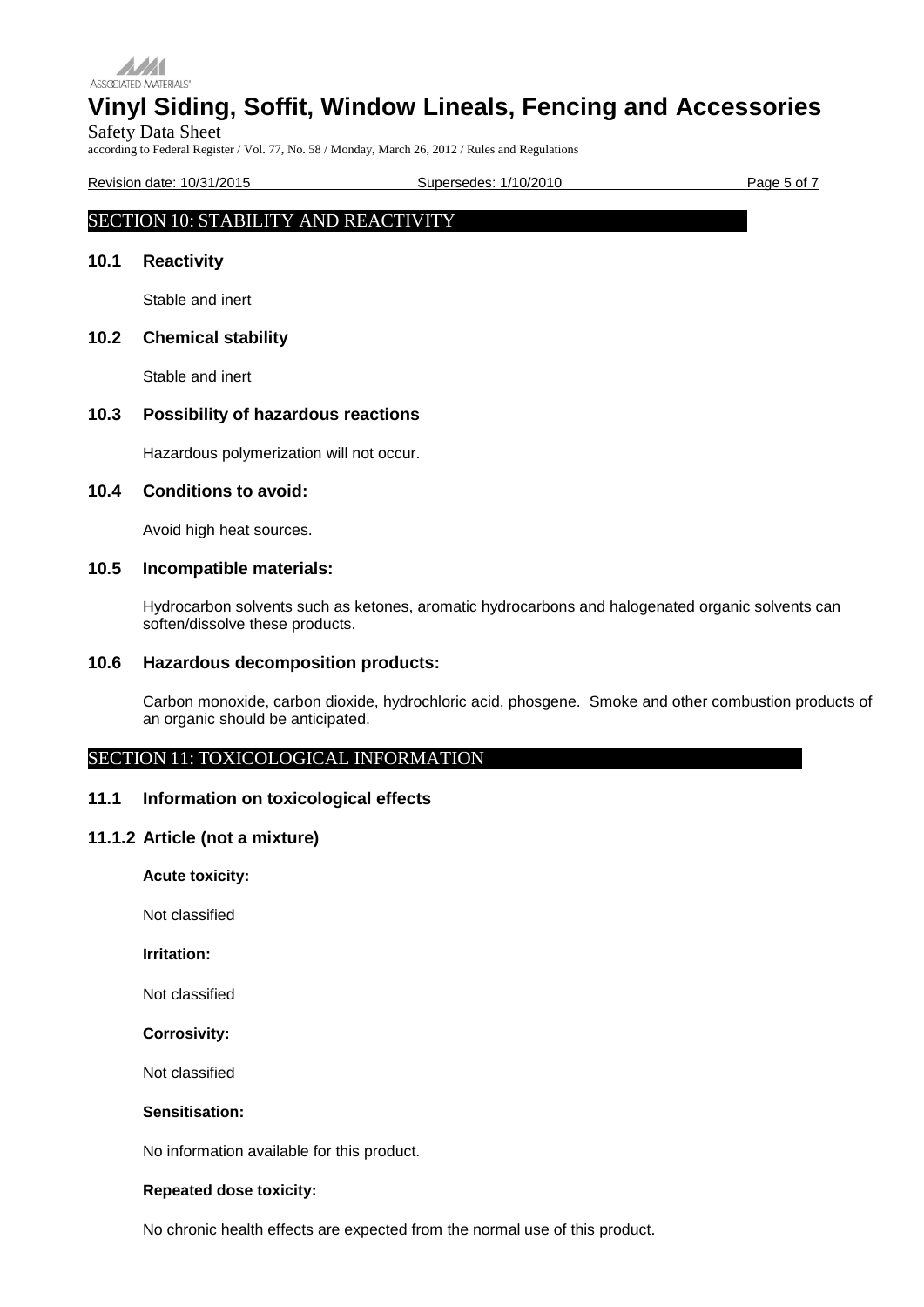

Safety Data Sheet according to Federal Register / Vol. 77, No. 58 / Monday, March 26, 2012 / Rules and Regulations

Revision date: 10/31/2015 The Supersedes: 1/10/2010 Page 6 of 7

#### **Carcinogenicity:**

No information available for this product.

# **Mutagenicity:**

No information available for this product.

# **Toxicity for reproduction:**

No information available for this product.

# SECTION 12: ECOLOGICAL INFORMATION

# **12.1 Toxicity:**

No data that would indicate aquatic or terrestrial toxicity.

# **12.2 Persistence and degradability**

Products persist in the environment indefinitely. Product degrades slowly with exposure to heat and light.

# **12.3 Bioaccumulative potential**

Products do not bioaccumulate.

# **12.4 Mobility in soil**

No information available for this product.

# **12.5 Results of PBT and vPvB assessment**

No information available for this product.

#### **12.6 Other adverse effects:**

No information available for this product.

# SECTION 13: DISPOSAL CONSIDERATIONS

#### **13.1 Waste treatment methods**

Dispose of waste material according to Local, State, Federal and Provincial environmental regulations.

# SECTION 14: TRANSPORT INFORMATION

# **14 In accordance with ICAO/IATA/DOT/TDG**

This product is not classified a hazardous material for transport waste material according to Local, State, Federal and Provincial environmental regulations.

This product is not classified as a Dangerous Good for transportation.